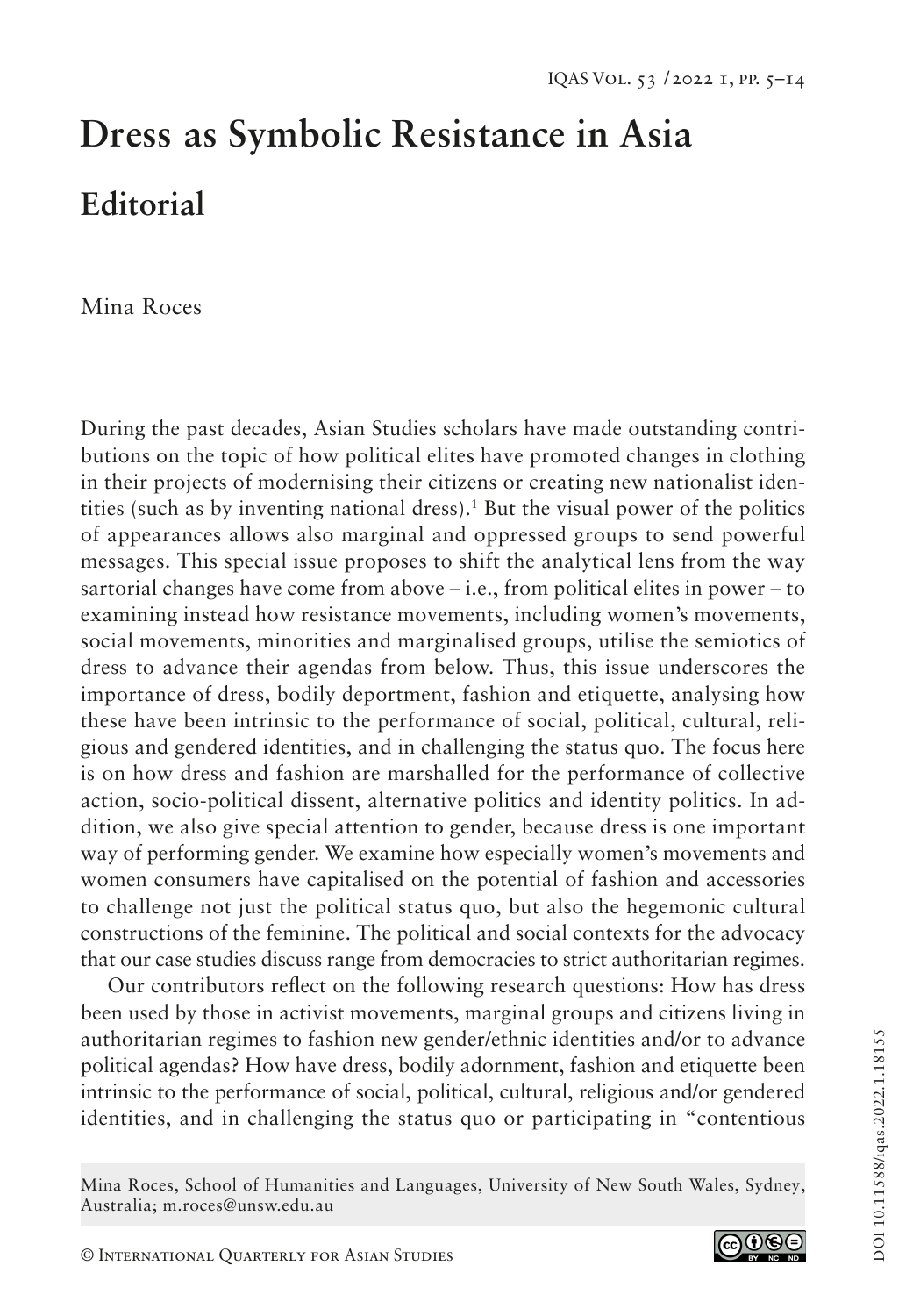politics" (Tarrow / Tilly 2009)? And finally, how might the semiotic power of dress to communicate symbolic resistance serve as a strategy for empowerment?

The words "dress" and "fashion" are used interchangeably (see the explanation in our interview with Valerie Steele in this special issue) although usually "dress" is the preferred vocabulary to mean "clothing, accessories and bodily practices", whereas "fashion" is the term used to refer to the clothing styles that change with the seasons. Our time period is the contemporary era from the late 20th century to 2019. We have deliberately chosen to focus on the more contemporary era, because while the late-19th century and early 20th century can boast of some outstanding work on the politics of dress, the contemporary period from the late 20th century to the present is only beginning to attract attention from Asian Studies specialists. We hope that this special issue will inspire more scholars to help fill in the gaps in the body of work on the topic.

# **Dress and Fashion Studies in the Asian context**

Although anthropologists and museum curators have long been studying dress and material culture, the field of Dress Studies that mushroomed in the last 25 years examines the topic by focusing on the connections between dress and identity – whether gender identity, religious identity, political/ethnic identity or national identity.<sup>2</sup> In addition, since the research has been strong on intersectionality, the use of dress, deportment and consumption to demonstrate class and status identities has also been explored in the oeuvre.<sup>3</sup> Scholars in dress studies have placed their analysis in cultural, political and historical contexts. The nature of the sources – especially visual photographs and paintings, many of them commissioned and approved by the subjects – means that the study of the semiotics of the many meanings of dress favours the analysis of individual subjects' self-representation or the group's official collective identities. The scholarship is important in demonstrating the ways that dress has been used to communicate specific messages, including fashioning the identities of both individuals and groups.

Now, how have Asian specialists contributed to debates in the field? For one thing, Asian specialists have ensured that the field has moved beyond its Eurocentric origins. Asian specialists have alerted us to the unique meaning of cloth in contexts such as India (Bayly 1986) and the new textiles produced in the region, such as pineapple fibre cloth (Roces 2013). Historians have analysed

<sup>1</sup> See for example Bean 1989, Tarlo 1996, Nordholt 1997, Steele / Major 1999, Edwards 2001, Chakrabarty 2002, Peleggi 2002, Niessen et al. 2003, Trivedi 2003, Finnane 2007, Roces / Edwards 2007, Pyun / Wong 2018.

<sup>2</sup> Cf. Taylor 2002 on the study of dress history pioneered this field.

<sup>3</sup> Cf. Parkins 2002, McNeil / Karaminas 2009, Lynch / Medvedev 2018.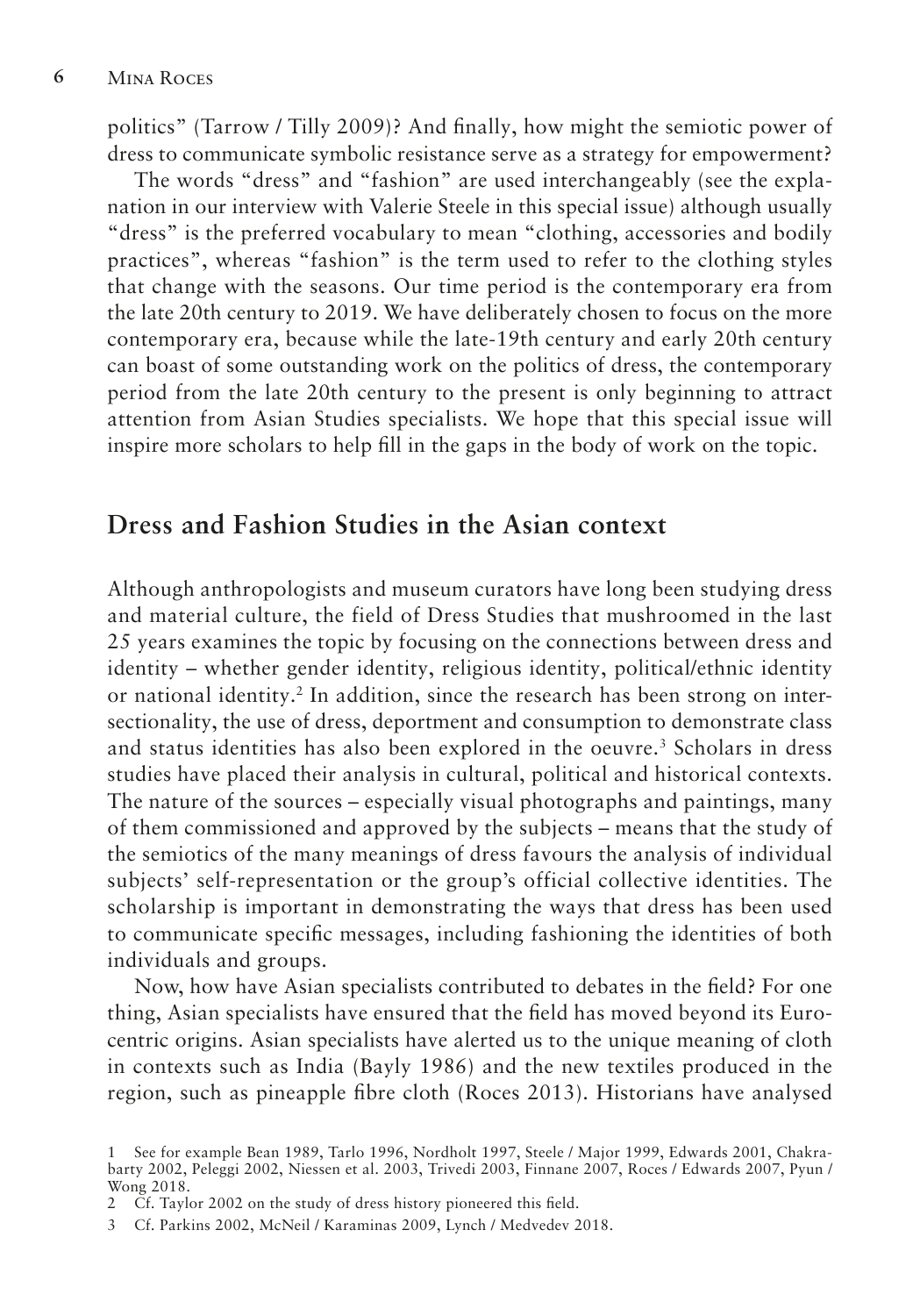the changes in dress over time (Nordholt 1997, Steele / Major 1999, Finnane 2007, Roces / Edwards 2007, Pyun / Wong 2018, Coo 2019). The colonial period has also provided many rich examples of the way colonial conflict was expressed through disputes over dress practices. In British Burma and British India, conflict arose over shoes, with the British refusing to remove their footwear when visiting the Burmese King or Buddhist temples, and Indians forced to remove their shoes when appearing in juridical courts (Edwards 2007). Scholars also document the ways in which Asian colonial subjects adopted European clothing to receive better treatment and to abolish the stylised formal etiquette required of them by their native aristocracy (Van der Meer 2020). When the Ethical Policy of the Dutch East Indies eased sumptuary laws that required everyone to dress according to their official ethnic attire, from 1913 onwards, Javanese men increasingly wore Dutch dress. The adoption of European dress went beyond the mere physical alteration as it bestowed more confidence on the wearer. As Sukarno aptly put it: "The minute an Indonesian dons trousers he walks erect like any white man" (ibid.: 143).

Since in the age of empire modernisation was equated with Westernisation, the rich context of the Asian region produced case studies of how political elites introduced sartorial transformations to suit their national or anti-colonial policies. Asian political elites adopted Western dress to prove their nations were modern. Both the Meiji Emperor and the Thai King Chulalongkorn advocated the use of Western dress as part of a strategy for sending the message that their nations were "civilised" and should be treated as equals by Western powers (Peleggi 2002, Molony 2007, Malitz 2017, Oksakabe 2018). In the nationalist era, the invention of national dress was accompanied by a rejection of Western dress and Western civilisation for some Asian countries. India and China are the supreme examples to illustrate this. Mohandas K. Gandhi proposed *khadi* (homespun cloth) as the solution to India's poverty, and rejecting foreign goods became fundamental in the struggle for home rule. The expression of Indian nationalist agendas was visibly expressed through the rejection of Western dress (Bean 1989, Tarlo 1996: 80–81). Similarly, the Great Proletarian Cultural Revolution in China (1966–1976) launched a "sartorial revolution" (Steele / Major 1999: 55) where Western fashion was targeted as "foreign", "feudal", fatally "bourgeois" (Steele / Major 1999: 59–61), "shameful" and "sinful" (Wu 2009: 2).

The scholarship on Asian fashion has largely focused on Japanese, Chinese, Indian and Indonesian fashion, though Korea and Vietnam also have smaller studies.4 Japanese designers such as Kenzo, Issey Miyake, Yohji Yamamoto and Rei Kawakubo, the founder of the fashion label Comme des Garçons, did not simply demonstrate an equal status to the top fashion designers in the world – their work revolutionised Western fashion. Japanese street fashion brought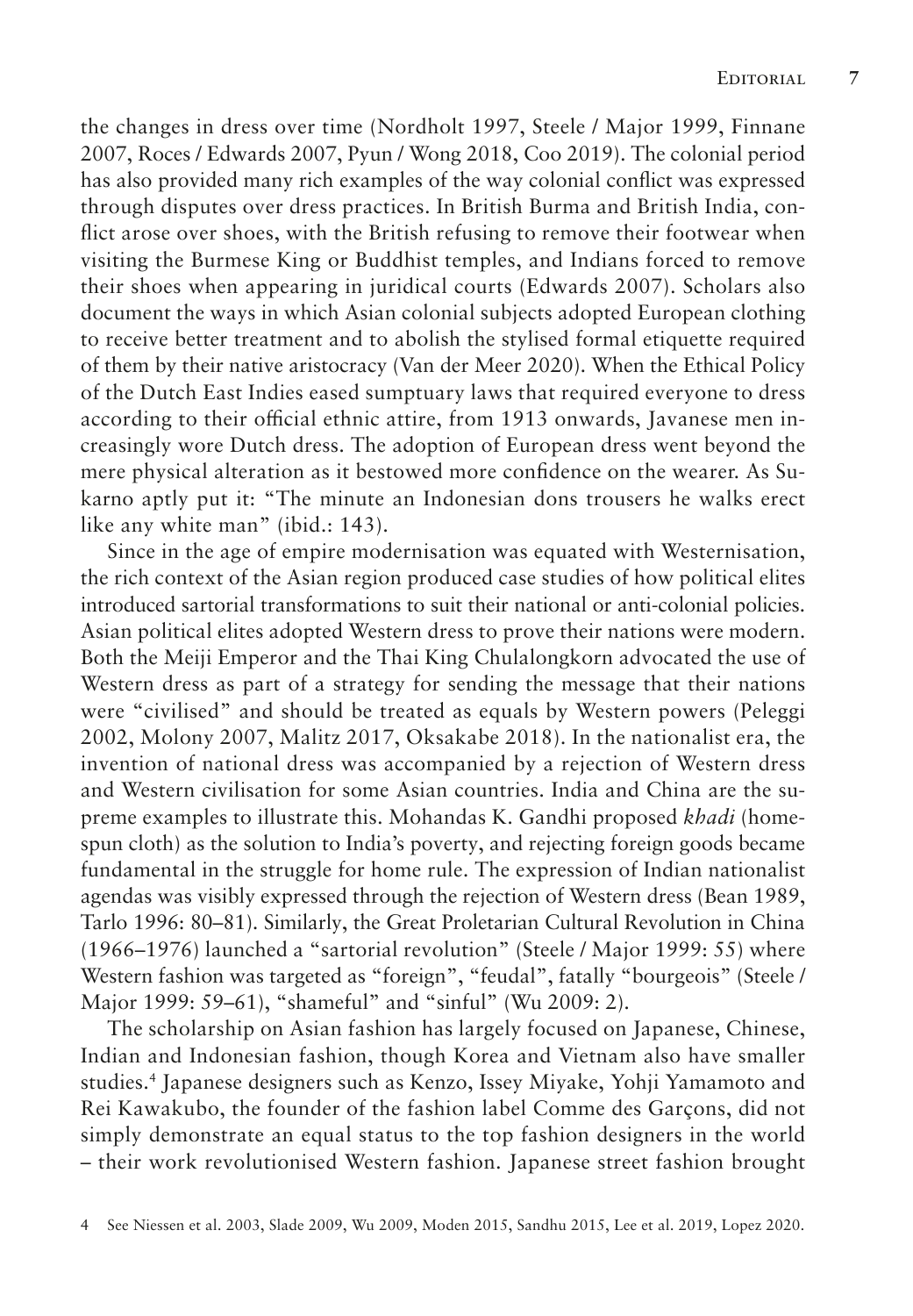in a new type of highly gendered "cute fashion" that expressed the contemporary Japanese "cult of cuteness" (*kawaii*; Tidwell 2006: 398, Steele 2010: 48). Such self-representations contrasted with the idealised reductionist images of Western women in fashionable clothes as "sexy" or authoritative.

The globalisation of fashion, which included the rise of luxury brand names that reached its zenith in the 1980s, influenced the dress histories of this wide region. From about the 1970s onwards, I argue that Asian nations used couture to claim that they were "Third World No More", to borrow from Brent Luvaas, and therefore deserved to move up in the global hierarchy of nations (Luvaas 2013: 203–227). Western fashion, especially couture, became the symbol of modernity and luxury and thus the ultimate marker demonstrating a nation's wealthy status and cosmopolitan identity. From the mid-1980s Western fashion, particularly haute couture, was intrinsic to the image of the new socialist China (Wu 2009: 65). In India, the government effectively welcomed consumer capitalism in the 1990s and the result was "a flood of brand-label clothing, accessories and beauty products and services", eventually including high-end brands such as Christian Dior, Hermes and Salvatore Ferragamo (Wilkinson-Weber 2013: 49).

Arguably the biggest challenge to Western global fashion is Islamic fashion. The rise of Islamic fashion in the wake of the Islamic revivalist movement of the 1970s had an impact in Asian countries with Muslim majorities, most especially in Indonesia, the world's largest Islamic country, as well as in Malaysia and Brunei. Given the increasing Islamisation of Southeast Asia (especially Indonesia and Malaysia) and the rising popularity of Islamic dress, particularly the veil for women, the topic has inspired scholars in this field to produce insightful cutting-edge work, thus setting the scene for the project of de-centring Western fashion.

Elizabeth Bucar has coined the term "pious fashion" to describe the clothing choices of many Muslim women who wish to dress modestly, expressing their Islamic identities and piety, but at the same time want to publicly express their good taste: "pious fashion is extremely popular now; it is considered to demonstrate cosmopolitanism, sophistication, Muslim femininity and good taste" (Bucar 2017: 81). Pious fashion is gendered feminine because "men's clothing does not have to be 'pious' in the same way" (Bucar 2017: 22). In the gendering of fashion and nation in Indonesia, "men's clothing is the marker of the nation's power and modernity; women's clothing is the marker of its morality, honor, and ethnic identity" (Bucar 2017: 22).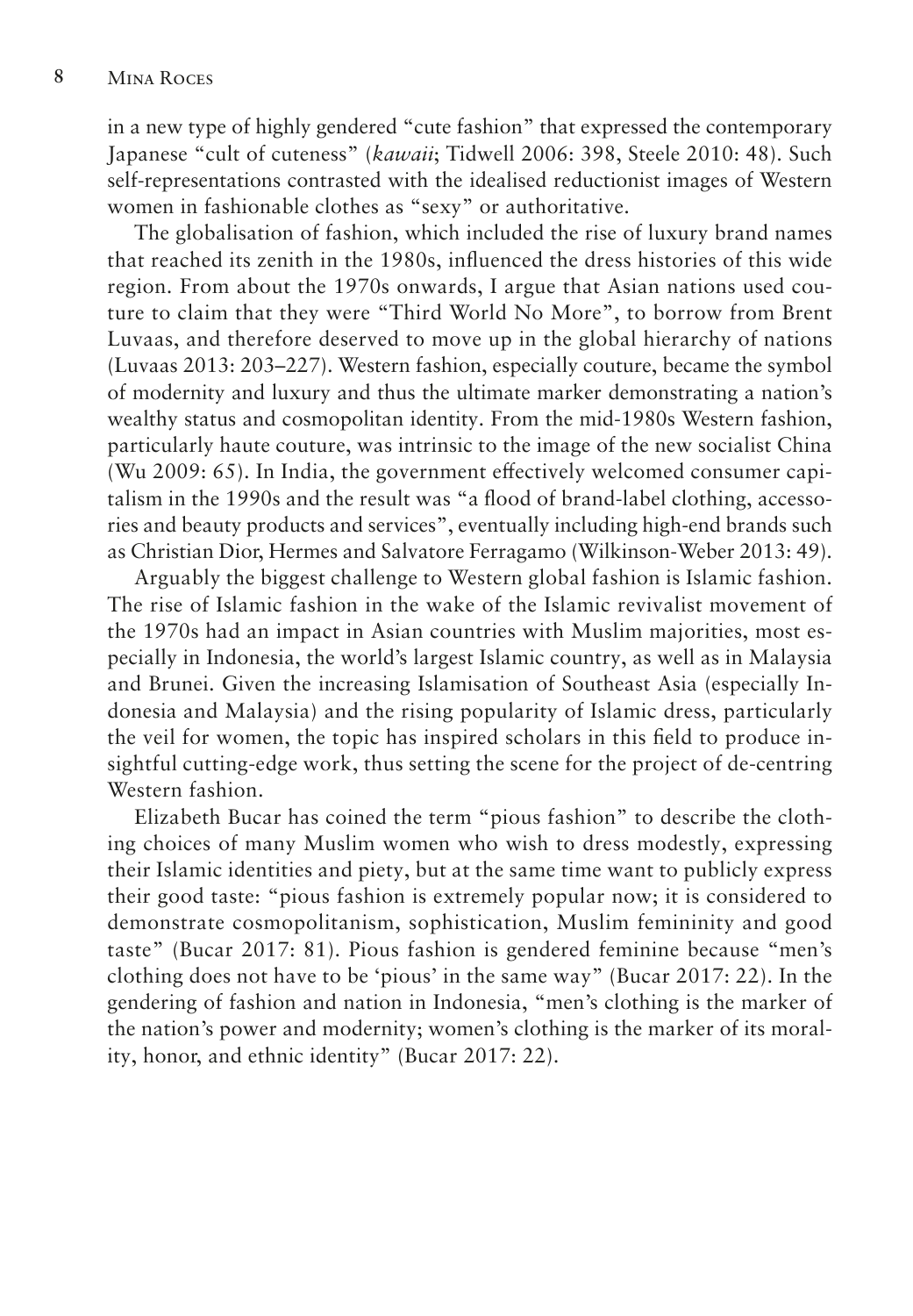## **Dress and gender**

Dress is one way to perform gender, and women's dress is usually visually the "Other" of men's dress. Feminist scholars have given us insightful analyses of the specific ways that dress expresses cultural constructions of gender. For example, foot-binding in China in the Qing dynasty spoke volumes about the way elite women were expected to remain in the domestic sphere (Edwards 2007, Ko 2005, Finnane 2007).

Historians of the colonial period in Southeast Asia have revealed how men who embraced Western dress as part of the nationalist project sent the message that they were modern and equal to the Western coloniser<sup>5</sup> – yet for women, Western dress raised anxieties about the "modern girl", so that the ideal woman continued to be represented as the bearer and wearer of tradition, attired in national or ethnic dress (Ikeya 2011; Roces 2003, 2007; Taylor 2007). Hence, the invention of national dress in Asia had gendered implications. Male political elites donned the Western garb of power and progress, leaving women in traditional garments – reflecting their position in the nation-state where until the 1930s they remained disenfranchised.

Political regimes that launched policies that claimed to promote gender equality also endorsed a policy of de-gendering dress. In Communist China until the end of the Cultural Revolution, both men and women wore simple peasant clothing with few distinguishing features, and during the Cultural Revolution, both genders wore military uniforms (Finnane 2007). During the Vietnam War and until the 1989 Renovation Era, men and women wore similar black or plain pyjamas, and representations of both sexes showed very few differences in dress (Lowe 1994, Ungar 1994). Given that women's dress was the "Other" of men's dress, and in light of the close links between dress and gender ideals, feminist movements also challenged constructions of the feminine through revolutionary dress. For example, the suffragists in China were part of the anti-footbinding movement, which became a symbol for women's liberation (Edwards 2007).

In this special issue, Barbara Molony analyses the way feminist movements in Japan used the accoutrements of dress in the theatre of protest – tapping on a wooden spoon as a metaphor for housewives-as-consumers and wearing a pink helmet when advocating for reproductive rights. Mary Austin analyses the way the domestic workers' movement in Indonesia, led by prominent Indonesian feminists (given that most domestic workers are women), used the everyday working accessories of the apron and the *serbet* (bandana) as costume in street demonstrations that advocated for their visibility as workers in the private domain and their rights as working women.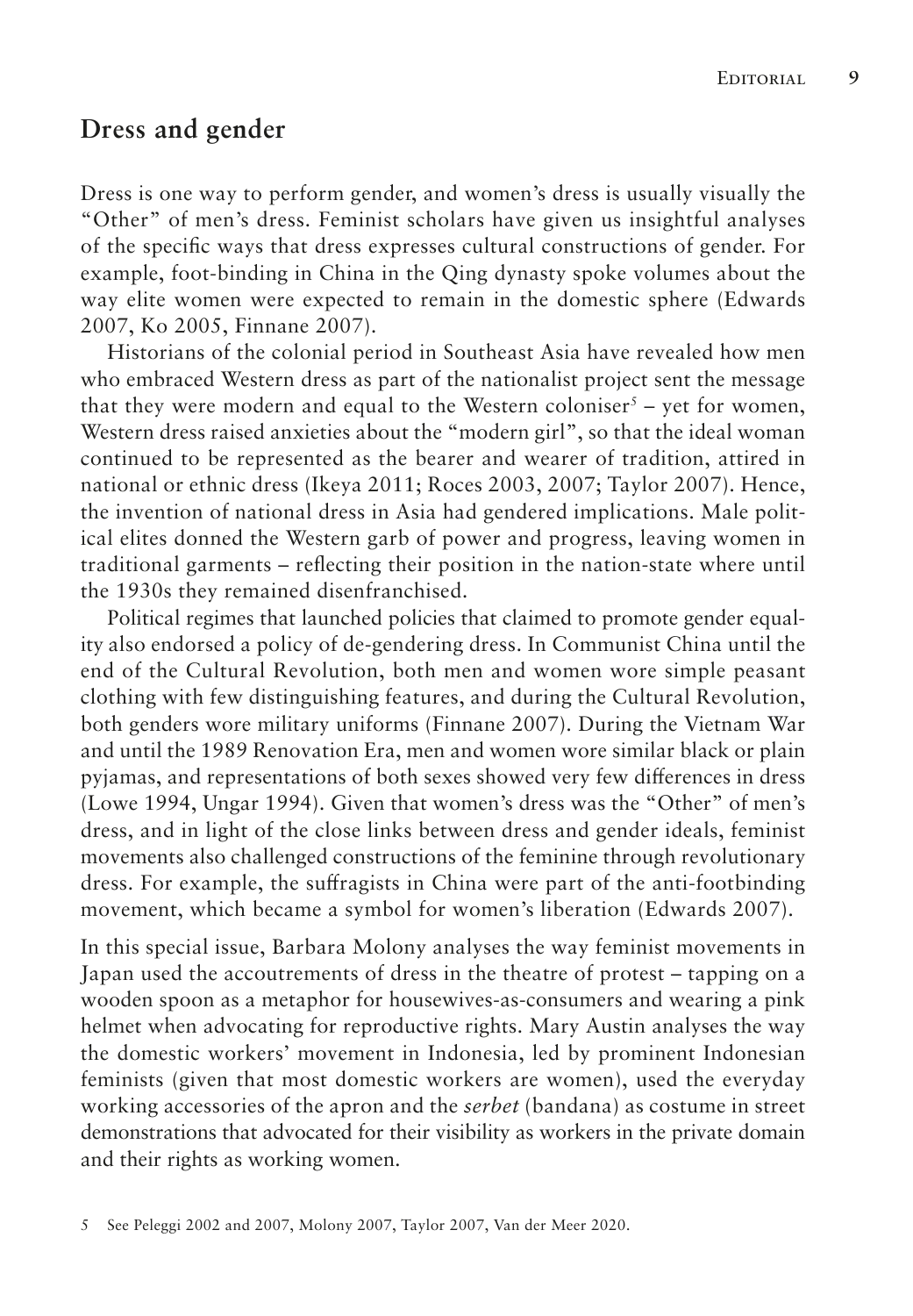# **Dress as symbolic resistance in Asia**

A major challenge faced by activists and the marginalised is to make themselves visible, to call attention to their advocacy, or to challenge and resist the status quo. Often in authoritarian regimes or in places where spaces for resistance are severely limited, dress becomes even more important, in what Mary Austin has termed "the politics of presence" (Austin this issue, and Austin forthcoming). Juanjuan Wu's contribution for this special issue is an excellent example of how the ordinary T-shirt communicated messages that went against the official ideology of the Chinese Communist party in the 1990s. Although some of the messages were humorous, such as "I couldn't even be seduced by a woman sitting on my lap", or "I am ugly but I am gentle", others were more explicit, such as "Getting rich is all there is" or "Leave me alone, I am fed up" – which could be interpreted as dissatisfaction with the status quo (see Wu this issue). However subtle the messages might appear to be, it was not lost on the authoritarian state, which responded by banning this fashion style. This example shows how dress can be used to elude political censorship, since fashion was generally not subject to political surveillance.

The final two articles in the special issue analyse the way women use fashion as a strategy for symbolic resistance and empowerment. Kyungja Kim and Bronwen Dalton propose the theory that women in North Korea use Western fashion and couture to challenge the socialist regime's feminine ideal. Everyday working fashion is deployed by professional middle-class women to demonstrate their own desire to embrace Western couture and project a cosmopolitan identity. Finally, the last contribution, by myself, analyses the way in which Filipino domestic workers in Singapore use fashionable dress on their day off to resist their employer's attempts to make them dowdy and unfeminine. The "Sunday Cinderella" transformations, which include beauty contests, challenge the house rules enforced by Singaporean employers that forbid their domestic workers to wear make-up, jewellery or nail polish, and require them to dress in modest simple clothing. Although these transformations are only for one day a week, photographs of the beauty contests and Facebook pages document the women's transformation from *provincianas* ("provincials", since many of them hail from the rural provinces in the Philippines) to fashionistas – modern, cosmopolitan women working in a First World country.

What all these articles clearly show is that dress is used as costume for the politics of presence – as "weapons of the weak" (Scott 1985) – and to render the wearers and their demands visible. Resistance voiced through dress and fashion may appear subtle, and the experiences of empowerment may also be ephemeral, but the activists have learned how to express their agency through sartorial change. They use dress and fashion for dramatic effect – as part of the costume in the theatre of protest and/or to challenge cultural constructions of gender.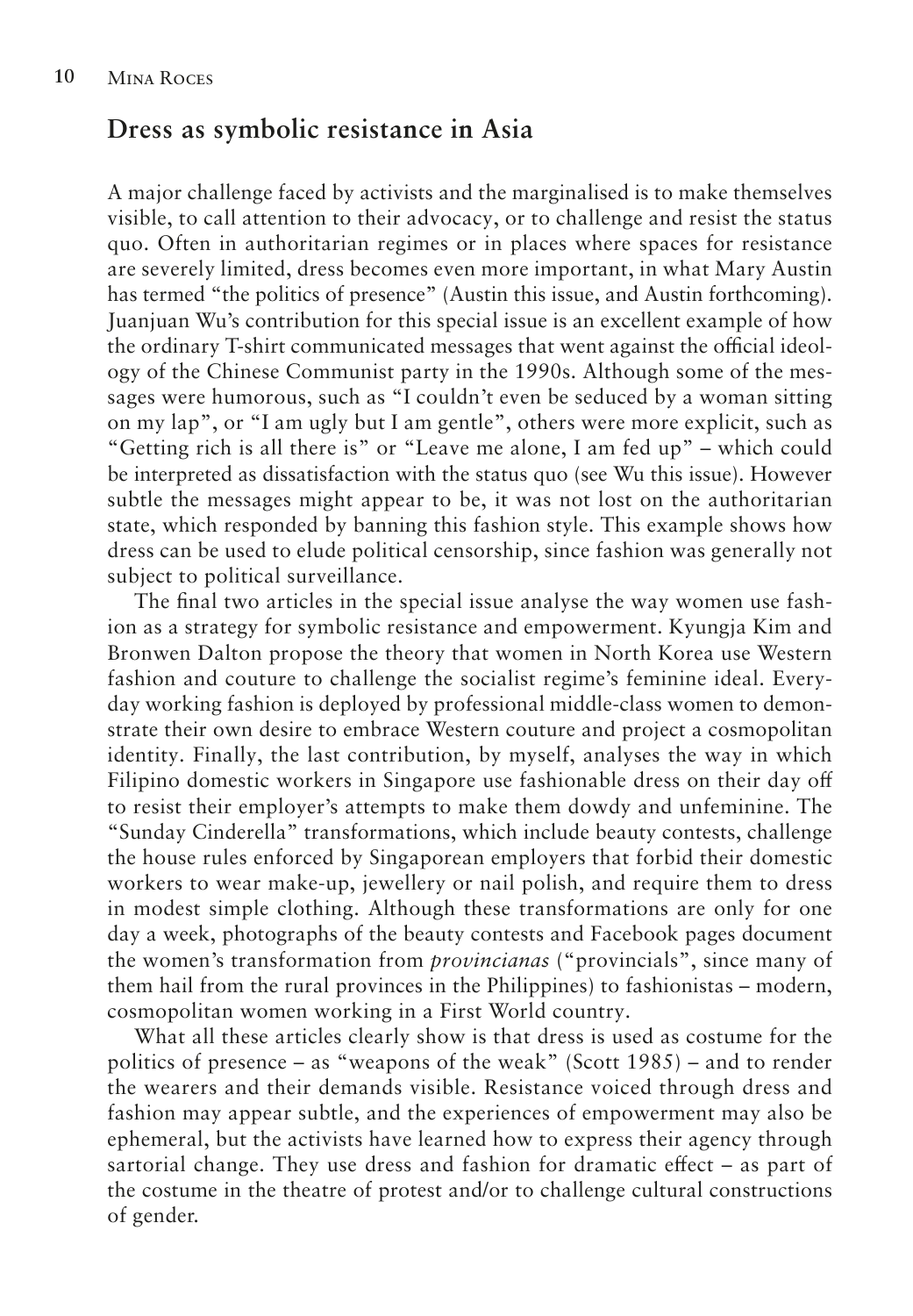## **Future research**

Dress Studies is a relatively young field in general, and in Asian Studies in particular, so there is much room for more scholarship in all aspects of dress and identity – whether politics, religion, gender, class or ethnicity. In dress and gender studies, there is still a gap on the topic of non-heteronormative dress. But given the blossoming of gender and sexuality studies in recent years, one can assume that this gap will soon be filled. Since the Asian region boasts a plurality and diversity of sexualities and gender categories, especially in comparison with the Atlantic world (with one Indonesian language having terms for five genders, for example), there are fantastic possibilities for making original contributions to the topic of dress, gender and sexuality.

James C. Scott's theoretical book *The Art of Not Being Governed* discusses the way that groups living in the borderlands of the mainland Southeast Asian highlands (which he called "Zomia") who wanted to escape the strong arm of the state changed dress practices as part of the project of changing their identities as they moved across borders (Scott 2009). The way groups altered their appearances in the project of changing ethnic identities is also another potential angle that suits the interests of Asian Studies specialists, particularly those in border studies.

The role of the uniform in defining collective identities has been analysed in the context of the military uniform and the school uniform (Abler 1999, Parkins 2002, Craik 2005, Tynan / Godson 2019). In Asian Studies, while there is work on the introduction of Western military uniforms in Japan and Korea (Li 2010, Lee 2018, Nomura 2018) and the meaning of girls' school uniforms in contemporary Japan (McVeigh 2000, Kinsella 2002, Namba 2018), this topic is still largely neglected.

Here I am only touching on a few areas where there are glaring gaps in the field. For my final words, I want to suggest a way that Asian specialists can also contribute to the theoretical literature on dress, because I believe the Asian region to be a particular rich site for suggesting possible approaches for decentring Western fashion or "provincializing Europe", to borrow from Dipesh Chakrabarty (Chakrabarty 2000). It is always assumed that the West, particularly Europe, is the centre of fashion, as it is home to three of the five capital cities of fashion. But Europe is not the only inspiration or the only model of fashion for some populations in Asia. Muslims in Malaysia and Indonesia look towards the Middle East as the centre of Islamic fashion, for example. Japan and Korea, as the centre of youth popular culture (J-Pop, K-Pop, anime, manga, television serials) are new trend-setters for the younger generation: J-Pop and K-Pop idols have now become celebrity role models for youth in China, Vietnam, Indonesia and the Philippines, as well as in some parts of the West. By 2000, Vietnam had the largest market per capita for cosmetics, especially skin care, with Korean brands dominating the market (Tu 2019). The women who bought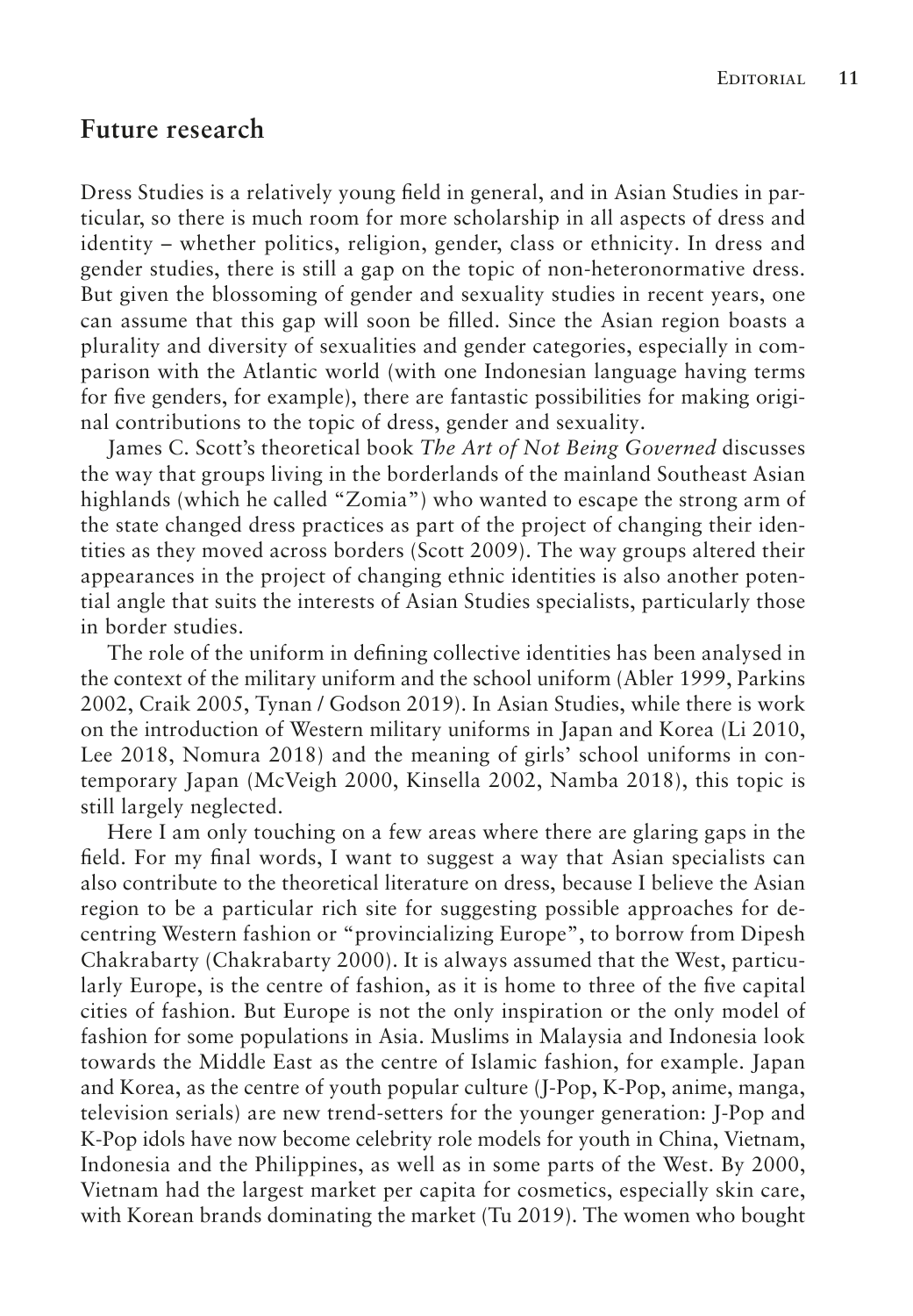### **12** Mina Roces

these skin care products aim to be "white like Koreans", not white like Europeans: with South Korea's rise in economic power, it has become the epitome of modernity for Vietnamese (Tu 2019). In other words, the West is no longer the only barometer signifying modernity. The Asian context therefore has tremendous potential for scholars to analyse and interpret the histories of dress and the modernities that challenge the hegemony of Western-inspired global fashion.

# **References**

- Austin, Mary (forthcoming): *Feminist Activism Amongst Domestic Workers in Indonesia: Advocacy Journalism and Social Imaginary*. Brighton: Sussex Academic Press.
- Bayly, Christopher Y. (1989): The Origins of Swadeshi (Home Industry): Cloth and Indian Society. In: Arjun Appadurai (ed.): *Cloth and the Human Experience*. Washington D.C.: Smithsonian Institution Press, pp. 355–376.
- Bean, Susan S. (1989): Gandhi and Khadi, the Fabric of Indonesian Independence. In: Annette B. Weiner / Jane Schneider (eds): *Cloth and the Human Experience*. Washington / London: Smithsonian Institution Press, pp. 355–376.
- Bucar, Elizabeth (2017): *Pious Fashion: How Muslim Women Dress*. Boston: Harvard University Press.
- Chakrabarty, Dipesh (2002): *Habitations of Modernity: Essays in the Wake of Subaltern Studies*. Chicago: University of Chicago Press.
- Chakrabarty, Dipesh (2000): *Provincializing Europe: Postcolonial Thought and Historical Difference*. New Jersey: Princeton University Press.
- Coo, Stephanie (2019): *Clothing the Colony: Nineteenth-Century Philippine Sartorial Culture, 1820*–*1896*. Quezon City: Ateneo de Manila University Press.
- Craik, Jennifer (2005): *Uniforms Exposed*. London: Berg.
- Edwards, Louise (2004): Chinese Women's Campaigns for Suffrage: Nationalism, Confucianism and Political Agency. In: Louise Edwards / Mina Roces (eds): *Women's Suffrage in Asia: Gender, Nationalism, and Democracy*. London: Routledge, pp. 59–78.
- Edwards, Louise (2007): Dressing for Power: Scholars' Robes, School Uniforms and Military Attire in China. In: Mina Roces / Louise Edwards (eds): *The Politics of Dress in Asia and the Americas*. Brighton: Sussex Academic Press, pp. 42–64.
- Edwards, Nina (2015): *Dressed for War: Uniform, Civilian Clothing and Trappings, 1914 to 1918*. London: I.B. Tauris.
- Edwards, Penny (2001): Restyling Colonial Cambodia (1860–1954): French Dressing, Indigenous Custom and National Costume. *Fashion Theory* 5(4), pp. 389–416.
- Edwards, Penny (2007): Dressed in a Little Brief Authority: Clothing the Body Politic in Burma. In: Mina Roces / Louise Edwards (eds): *The Politics of Dress in Asia and the Americas*. Brighton: Sussex Academic Press, pp. 121–138.
- Finnane, Antonia (2007): *Changing Clothes in China: Fashion, History, Nation*. Sydney: UNSW Press.
- Jones, Carla (2007): Fashion and Faith in Urban Indonesia. *Fashion Theory* 11(2–3), pp. 211–231.
- Kinsella, Sharon (2002): What's Behind the Fetishism of Japanese School Uniforms? *Fashion Theory* 6(2), pp. 215–237.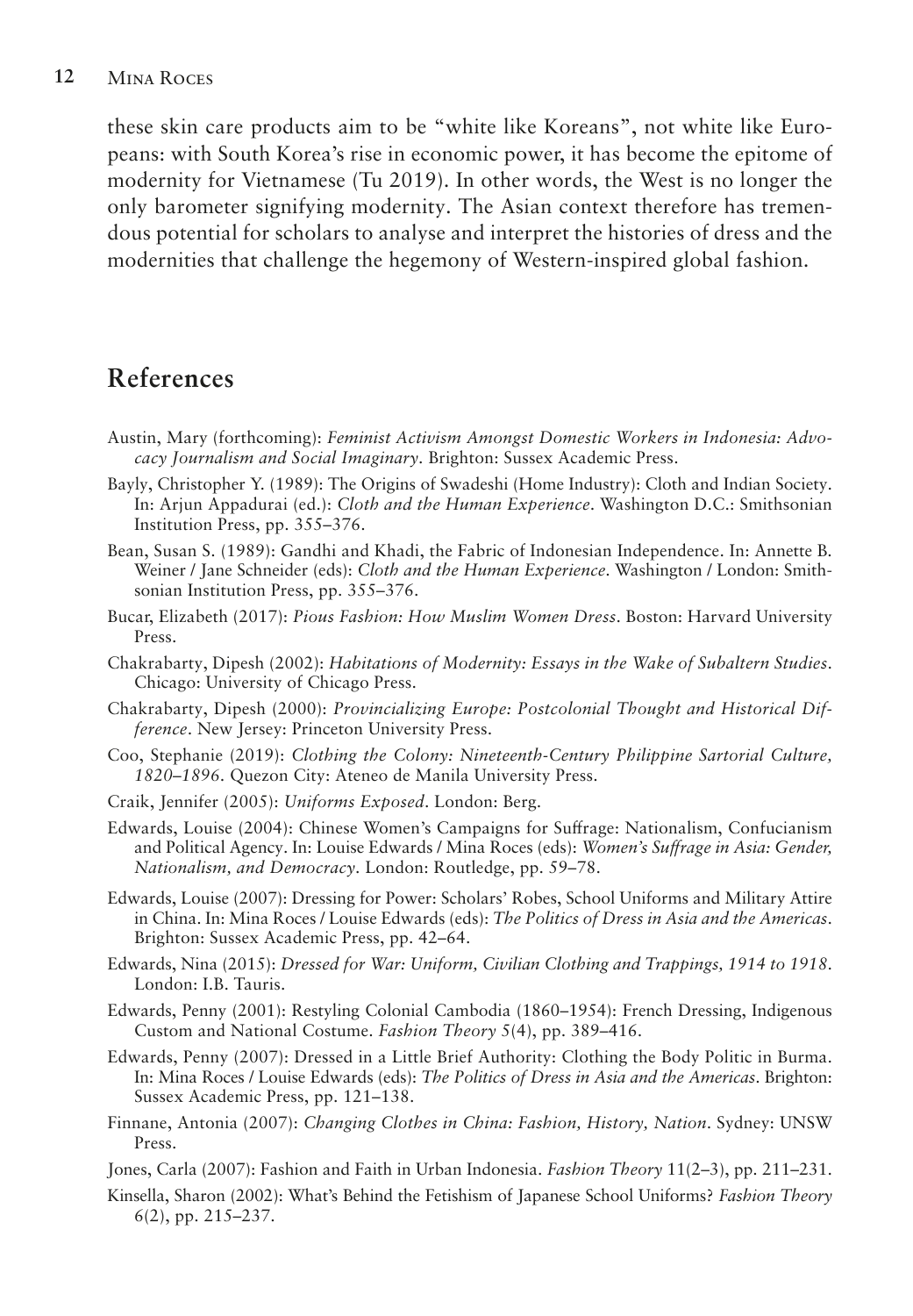- Ko, Dorothy (2005): *Cinderella's Sisters. A Revisionist History of Footbinding*. Berkeley California: University of California Press.
- Lee, Kyungmee (2018): Dress Policy and Western-Style Court Attire in Modern Korea. In: Kyunghee Phun / Aida Wong (eds): *Fashion, Identity and Power in Modern Asia*. London: Palgrave Macmillan, pp. 47–68.
- Lee, S. Heijin / Moon, Christina H. / Thuy Linh Nguyen Tu (eds) (2019): *Fashion and Beauty in the Time of Asia*. New York: New York University Press.
- Li, Li (2010): Uniformed Rebellion, Fabricated Identity: A Study of Social History of Red Guard in Military Uniforms During the Chinese Cultural Revolution and Beyond. *Fashion Theory*  14(4), pp. 49–63.
- Lopez y Royo, Alessandra (2020): *Contemporary Indonesian Fashion: Through the Looking Glass*. London: Bloomsbury.
- Lowe, Viviane (1994): Women in Arms: Representations of Vietnamese Women at War 1965–1975. Paper presented to a workshop on Southeast Asian Women, Monash University.
- Luvaas, Brent (2013): Third World No More: Rebranding Indonesian Streetwear. *Fashion Practice* 5(2), pp. 203–227.
- Lynch, Annette / Medvedev, Katalin (2018). *Fashion, Agency, and Empowerment: Performing Agency, Following Script*. London: Bloomsbury.
- Malitz, David (2017): The Monarch's New Clothes: Transnational Flows and the Fashioning of the Modern Japanese and Siamese Monarchies. In: Milinda Banerjee / Charlotte Backerra / Cathleen Sarti (eds): *Transnational Histories of the "Royal Nation"*. (Palgrave Studies in Modern Monarchy). London: Palgrave Macmillan, pp. 155–172.
- McNeil, Peter / Karaminas, Vicki (eds) (2009): *The Men's Fashion Reader.* Oxford: Berg.
- McVeigh, Brian (2000): *Wearing Ideology, State, Schooling and Self-Presentation in Japan*. Oxford: Berg.
- Molony, Barbara (2007): Gender, Citizenship and Dress in Modernizing Japan. In: Mina Roces / Louise Edwards (eds): *The Politics of Dress in Asia and the Americas*. Brighton: Sussex Academic Press, pp. 81–100.
- Moden, Masafumi (2015): *Japanese Fashion Cultures*. London: Bloomsbury.
- Namba, Tomoko (2018): School Uniform Reforms in Modern Japan. In: Kyunghee Pyun / Aida Wong (eds): *Fashion, Identity and Power in Modern Asia*. London: Palgrave McMillan, pp. 91–113.
- Niessen, Sandra / Leshkowich, Ann Marie / Jones, Carla (eds) (2003): *Re-Orienting Fashion: The Globalization of Asian Dress*. Oxford: Berg.
- Nordholt, Henk Schulte (ed.) (1997): *Outward Appearances: Dressing State and Society in Indonesia*. Leiden: KITLV Press.
- Nomura, Michiyo (2018): A Spectacle of Authority on the Streets: Police Uniforms in Imperial Japan and Colonial Korea. In: Kyunghee Pyun / Aida Yuen Wong (eds): *Fashion, Identity, and Power in Modern Asia*. London: Palgrave Macmillan, pp. 115–138.
- Nordholt, Henk Schulte (ed.) (1997): *Outward Appearances: Dressing State and Society in Indonesia*. Leiden: KITLV Press.
- Osakabe, Yoshinori (2018): Dressing Up During the Meiji Restoration: A Perspective on Fukusei (Clothing Reform). In: Kyunghee Pyun / Aida Yuen Wong (eds): *Fashion, Identity and Power in Modern Asia*. New York: Palgrave Macmillan, pp. 23–45.
- Parkins, Wendy (ed.) (2002): *Fashioning the Body Politic: Dress, Gender, Citizenship*. Oxford: Berg.
- Peleggi, Maurico (2002): *Lords of Things: The Fashioning of the Siamese Monarchy's Modern Image*. Honolulu: University of Hawaii Press.
- Pyun, Kyunghee / Wong, Aida Yuen (eds) (2018): *Fashion, Identity and Power in Modern Asia*. London: Palgrave Macmillan.